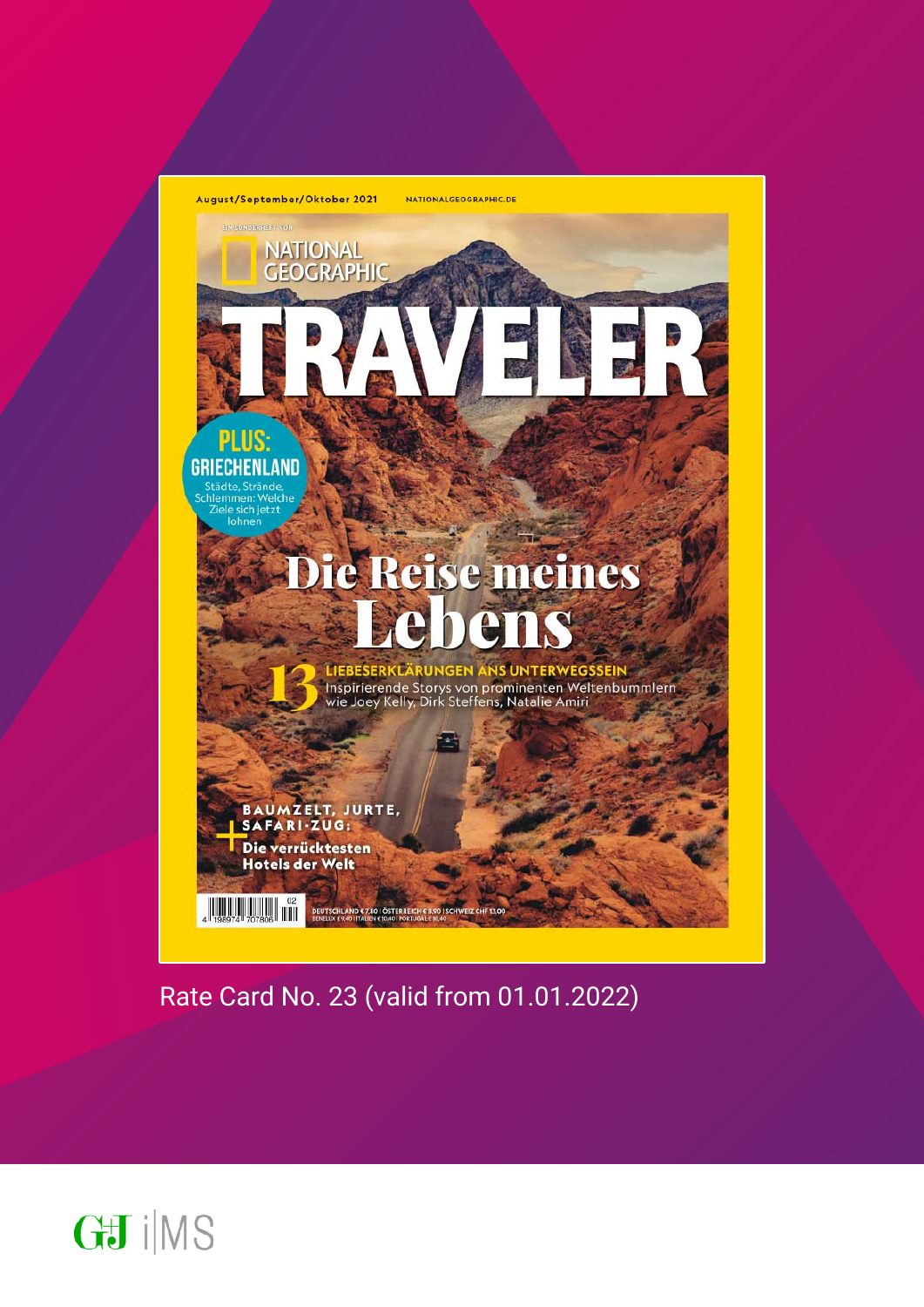

# Formats on single pages

| Format | <b>Format additions</b> | Ad placement       | <b>Bleed format</b><br>(width x height in mm) | Mono/Multi colour |
|--------|-------------------------|--------------------|-----------------------------------------------|-------------------|
| 1/1    | normal                  | inner              | 210 x 273                                     | 15,300            |
| 1/1    | normal                  | inside front cover | 210 x 273                                     | 17,600            |
| 1/1    | normal                  | outside back cover | 210 x 273                                     | 18,200            |
| 1/2    | vertical                | inner              | 105 x 273                                     | 9,800             |
| 1/2    | vertical                | cover topic        | 105 x 273                                     | 10,400            |
| 1/2    | horizontal              | inner              | 210 x 136                                     | 9,800             |
| 1/2    | horizontal              | cover topic        | 210 x 136                                     | 10,400            |
| 1/3    | vertical                | inner              | 70 x 273                                      | 7,300             |
| 1/3    | vertical                | next to Editorial  | 70 x 273                                      | 9,500             |
| 1/3    | vertical                | cover topic        | 70 x 273                                      | 7,800             |
| 1/3    | horizontal              | inner              | 210 x 91                                      | 7,300             |
| 1/3    | horizontal              | cover topic        | 210 x 91                                      | 7,800             |
| 1/4    | vertical                | inner              | 52 x 273                                      | 6,600             |
| 1/4    | horizontal              | inner              | $210 \times 68$                               | 6,600             |

# Formats on double pages

| Format         | <b>Format additions</b> | Ad placement                | <b>Bleed format</b><br>(width x height in mm) | Mono/Multi colour |
|----------------|-------------------------|-----------------------------|-----------------------------------------------|-------------------|
| 2/1            | normal                  | inner                       | 420 x 273                                     | 30.600            |
| 2/1            | normal                  | 1st double page in issue    | 420 x 273                                     | 33,600            |
| 2/1            | normal                  | inside front cover + page 3 | 420 x 273                                     | 35,100            |
| $2 \times 1/2$ | horizontal              | inner                       | 420 x 136                                     | 19.600            |
| $2 \times 1/3$ | horizontal              | inner                       | 420 x 91                                      | 14,600            |
| $2 \times 1/4$ | horizontal              | inner                       | $420 \times 68$                               | 13,200            |

Reservations for preferred positions expire if a written space order has not been submitted no later than two weeks prior to advertising closing. Furthermore, we reserve the right to give the preferred position to another advertiser who submits a written space order if the advertiser holding a reservation does not submit a written space order within three working days.

Type area formats on request. Trimming edge: add 5 mm to all sides. Live matter should be at least 5 mm removed from the trimming edge. Advertising splits on request.

## THE LATEST INFORMATION ON SMALL ADS IS AVAILABLE ONLINE AT: HTTPS://WWW.KLEINANZEIGEN.GUJ.DE

#### ADVERTORIALS

Advertorials are charged according to the currently valid advertising rate plus creation costs, and are included in a contractual year for discount purposes.

#### CREATION COSTS

(incl. concept, copy and layout, not incl. photo rights and photo productions)

Double page: 3,500 Full page: 2,900 1/2 page: 2,200 1/3 page: 1,900

Additional formats available on request. We will be happy to prepare an individual offer for photo productions. Advertorials are marked with the word "ANZEIGE" (Advertisement). Creation costs are not eligible for agency commission or discounts.

We require briefing, image and text materials no later than three weeks prior to the deadline for copy material - see also Closing Date Schedule. Timing for individual photo productions on request.

All rates are shown in euros; the rates are in effect from 1 January 2022 for bookings through Gruner + Jahr GmbH, ilMS International Media Sales; value added tax will be charged on the net invoice amount if applicable.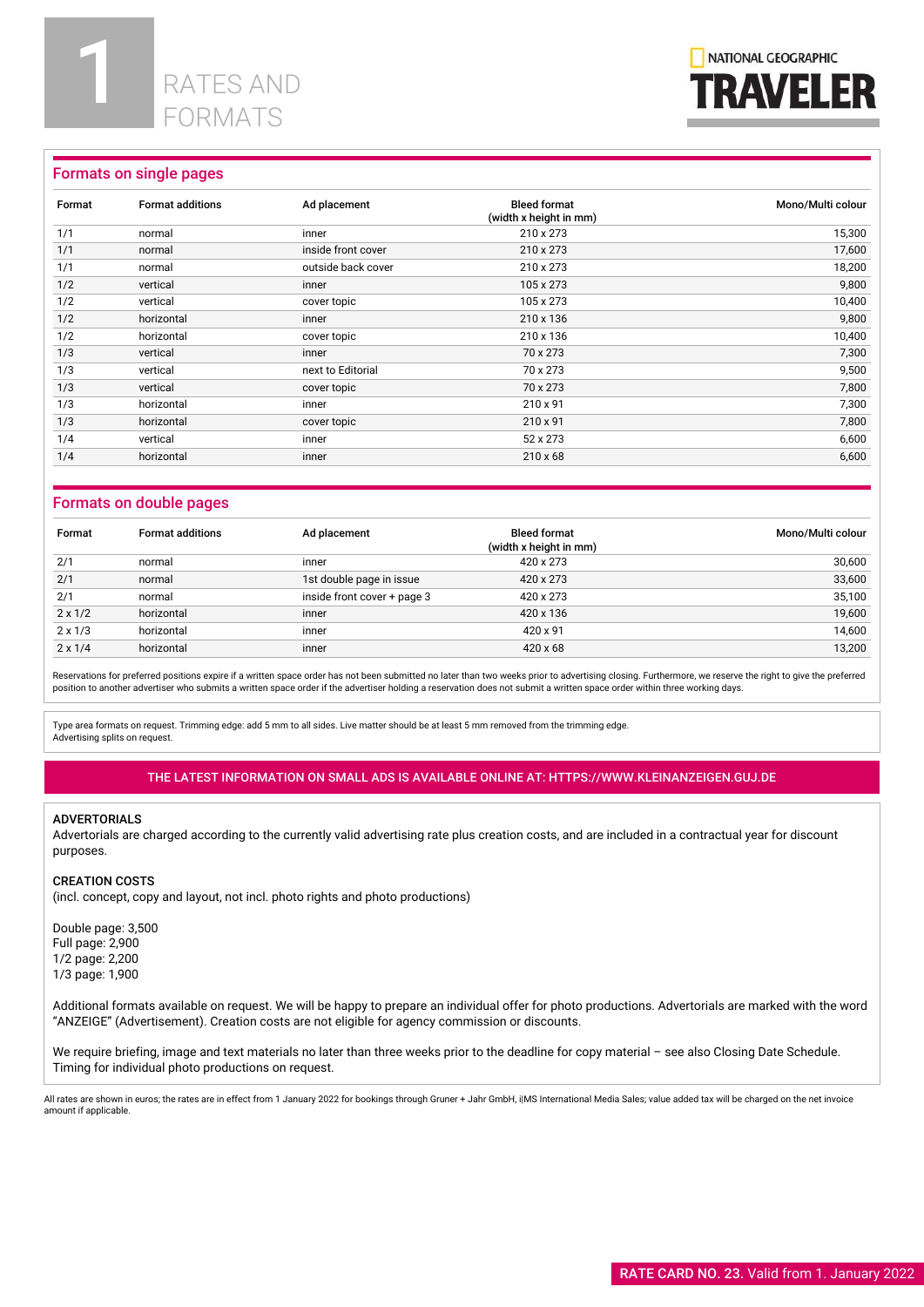



|                                                 | <b>LOOSE INSERTS</b>                                                                                                                                                                                                                                                                                                                                                |                                                |       |               |                                                                                                                                                                                                                                                                                                                                                                                                                                                       |       |
|-------------------------------------------------|---------------------------------------------------------------------------------------------------------------------------------------------------------------------------------------------------------------------------------------------------------------------------------------------------------------------------------------------------------------------|------------------------------------------------|-------|---------------|-------------------------------------------------------------------------------------------------------------------------------------------------------------------------------------------------------------------------------------------------------------------------------------------------------------------------------------------------------------------------------------------------------------------------------------------------------|-------|
| <b>Definition</b>                               | Loose inserts are products which are supplied ready for loosely<br>inserting in the magazine with the closed side to the binding edge. The<br>maximum weight must be determined in advance. Product samples<br>and CDs on request.                                                                                                                                  |                                                |       |               |                                                                                                                                                                                                                                                                                                                                                                                                                                                       |       |
| Rates per 1,000                                 | Weights up to                                                                                                                                                                                                                                                                                                                                                       |                                                | Total | Partial circ. |                                                                                                                                                                                                                                                                                                                                                                                                                                                       |       |
|                                                 | 30 g                                                                                                                                                                                                                                                                                                                                                                |                                                | 177   | 230           |                                                                                                                                                                                                                                                                                                                                                                                                                                                       |       |
|                                                 | 50 <sub>q</sub>                                                                                                                                                                                                                                                                                                                                                     |                                                | 202   | 264           |                                                                                                                                                                                                                                                                                                                                                                                                                                                       |       |
|                                                 | every addl. 10 g                                                                                                                                                                                                                                                                                                                                                    |                                                | $+15$ | $+18$         |                                                                                                                                                                                                                                                                                                                                                                                                                                                       |       |
|                                                 |                                                                                                                                                                                                                                                                                                                                                                     | Loose inserts with tip-on elements on request. |       |               |                                                                                                                                                                                                                                                                                                                                                                                                                                                       |       |
| <b>Circulation</b>                              | Minimum circulation: 30,000 copies                                                                                                                                                                                                                                                                                                                                  |                                                |       |               |                                                                                                                                                                                                                                                                                                                                                                                                                                                       |       |
|                                                 | <b>GLUED INSERTS</b>                                                                                                                                                                                                                                                                                                                                                |                                                |       |               | <b>BOUND INSERTS</b>                                                                                                                                                                                                                                                                                                                                                                                                                                  |       |
| <b>Definition</b>                               | Glued (tip-on) inserts are products which are supplied ready for<br>Bound inserts are printed materials/brochures from a single advertiser<br>processing and glued to a carrier ad so that they can be easily removed<br>that are firmly bound into the issue. They can either be delivered ready<br>for processing or produced by us on request.<br>by the reader. |                                                |       |               |                                                                                                                                                                                                                                                                                                                                                                                                                                                       |       |
| Rates per 1,000                                 | Special ad format                                                                                                                                                                                                                                                                                                                                                   | Weights up to                                  |       | Total         | Pages                                                                                                                                                                                                                                                                                                                                                                                                                                                 | Total |
|                                                 | <b>Booklet</b>                                                                                                                                                                                                                                                                                                                                                      | 10 <sub>q</sub>                                |       | 91            | $\overline{4}$                                                                                                                                                                                                                                                                                                                                                                                                                                        | 171   |
|                                                 | <b>Booklet</b>                                                                                                                                                                                                                                                                                                                                                      | 20 <sub>q</sub>                                |       | 114           | 8                                                                                                                                                                                                                                                                                                                                                                                                                                                     | 194   |
|                                                 | <b>Booklet</b>                                                                                                                                                                                                                                                                                                                                                      | 30 <sub>q</sub>                                |       | 128           | 12                                                                                                                                                                                                                                                                                                                                                                                                                                                    | 219   |
|                                                 | every addl. 10 g                                                                                                                                                                                                                                                                                                                                                    |                                                |       | $+15$         | every addl. 4 pages                                                                                                                                                                                                                                                                                                                                                                                                                                   | $+15$ |
|                                                 | Product sample                                                                                                                                                                                                                                                                                                                                                      | 10 <sub>g</sub>                                |       | 128           |                                                                                                                                                                                                                                                                                                                                                                                                                                                       |       |
|                                                 | Product sample                                                                                                                                                                                                                                                                                                                                                      | 20 <sub>q</sub>                                |       | 146           |                                                                                                                                                                                                                                                                                                                                                                                                                                                       |       |
|                                                 | Other tip-ons on request.                                                                                                                                                                                                                                                                                                                                           |                                                |       |               | Bound inserts with tip-on elements on request.                                                                                                                                                                                                                                                                                                                                                                                                        |       |
| <b>Circulation</b>                              | Minimum circulation: Total circulation<br>Carrier ad: minimum full page in the total circulation (rate according to<br>rate card)                                                                                                                                                                                                                                   |                                                |       |               | Minimum circulation: Total circulation                                                                                                                                                                                                                                                                                                                                                                                                                |       |
| <b>Price Quotes</b>                             | calculating the price.                                                                                                                                                                                                                                                                                                                                              |                                                |       |               | Rates per thousand copies started. Rates for special ad formats may increase if their processing causes problems. Special ad formats from more<br>than one advertiser are possible following special agreement. Weight-related postal fees charged by the German Post for booking the subscription<br>circulation are included in these prices. If the minimum booking quantity is not reached, the minimum booking quantity is used as the basis for |       |
| <b>Circulation</b>                              | For technical reasons the booked circulations are subject to fluctuation. For this reason the quantity of special ad formats actually required must<br>be determined when placing the order. Different versions in the same issue are only possible on request.                                                                                                     |                                                |       |               |                                                                                                                                                                                                                                                                                                                                                                                                                                                       |       |
| <b>Technical</b><br>Information and<br>Delivery | Binding technical information, deadlines, samples, as well as delivery can be downloaded from www.adspecial-portal.de. An inquiry regarding the<br>circulation can also be placed through the portal. In the event of any processing difficulties, the completion of the circulation takes precedence<br>over the special ad format.                                |                                                |       |               |                                                                                                                                                                                                                                                                                                                                                                                                                                                       |       |
| <b>Print Service</b>                            | On request, the special ad formats can be produced by the publisher. Prices on request.                                                                                                                                                                                                                                                                             |                                                |       |               |                                                                                                                                                                                                                                                                                                                                                                                                                                                       |       |
| amount if applicable.                           |                                                                                                                                                                                                                                                                                                                                                                     |                                                |       |               | All rates are shown in euros; the rates are in effect from 1 January 2022 for bookings through Gruner + Jahr GmbH, i MS International Media Sales; value added tax will be charged on the net invoice                                                                                                                                                                                                                                                 |       |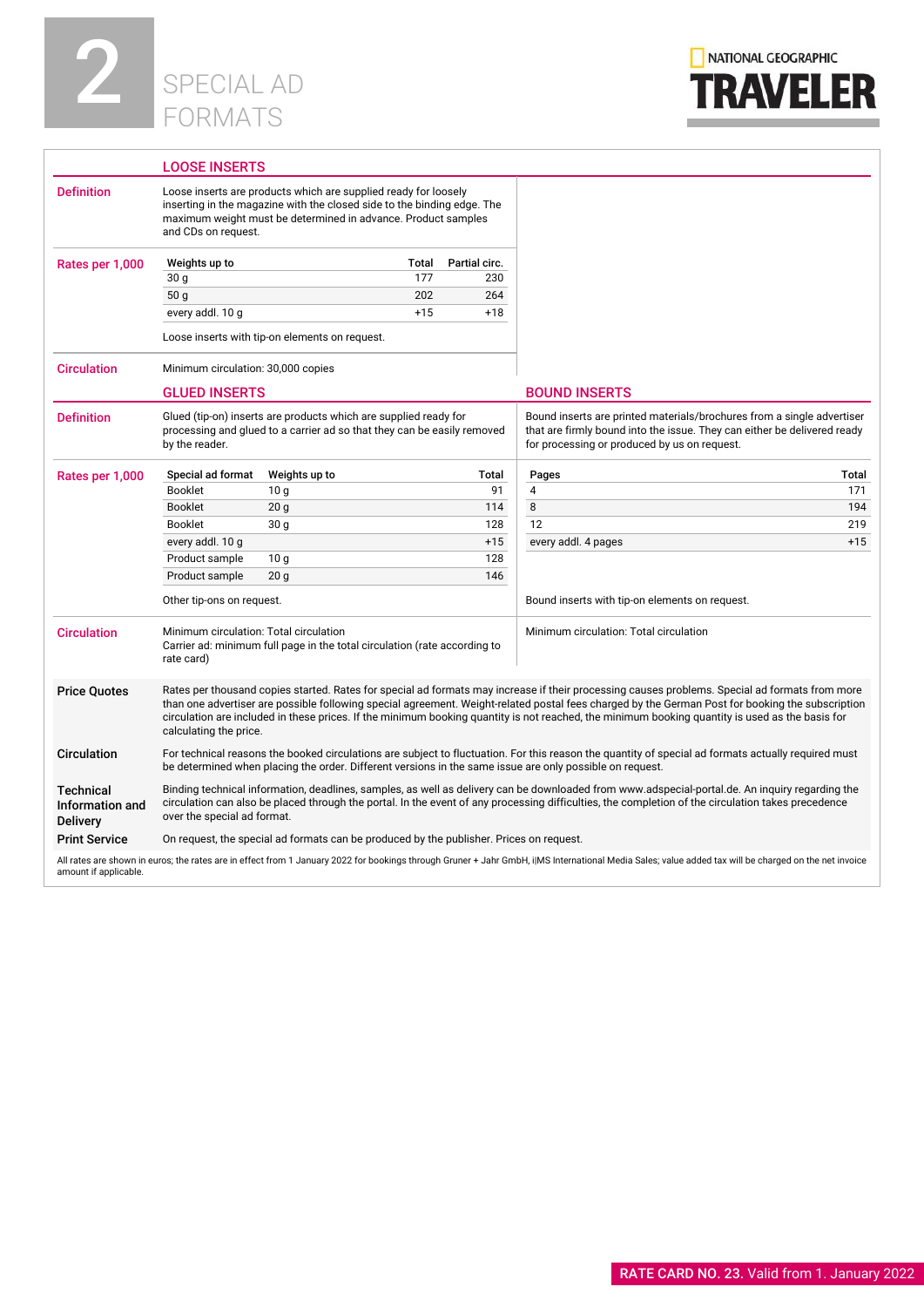# 5



# CLOSING DATE SCHEDULE

| Issue No. | On Sale Date | Calendar<br>Week | Ad Closing, Copy & Cancellation Date | Special Ad Formats Closing &<br><b>Cancellation Date</b> | Special Ad Formats Delivery Date |
|-----------|--------------|------------------|--------------------------------------|----------------------------------------------------------|----------------------------------|
| 2/22      | 25/02/2022   | 08               | 26/01/2022                           | 26/01/2022                                               | 08/02/2022                       |
| 3/22      | 24/06/2022   | 25               | 20/05/2022                           | 20/05/2022                                               | 03/06/2022                       |
| 4/22      | 26/08/2022   | 34               | 26/07/2022                           | 26/07/2022                                               | 08/08/2022                       |
| 1/23      | 16/12/2022   | 50               | 15/11/2022                           | 15/11/2022                                               | 29/11/2022                       |

Reservations for preferred positions expire if a written space order has not been submitted no later than two weeks prior to advertising closing.<br>For technical reasons only best-possible positions can be offered for last-m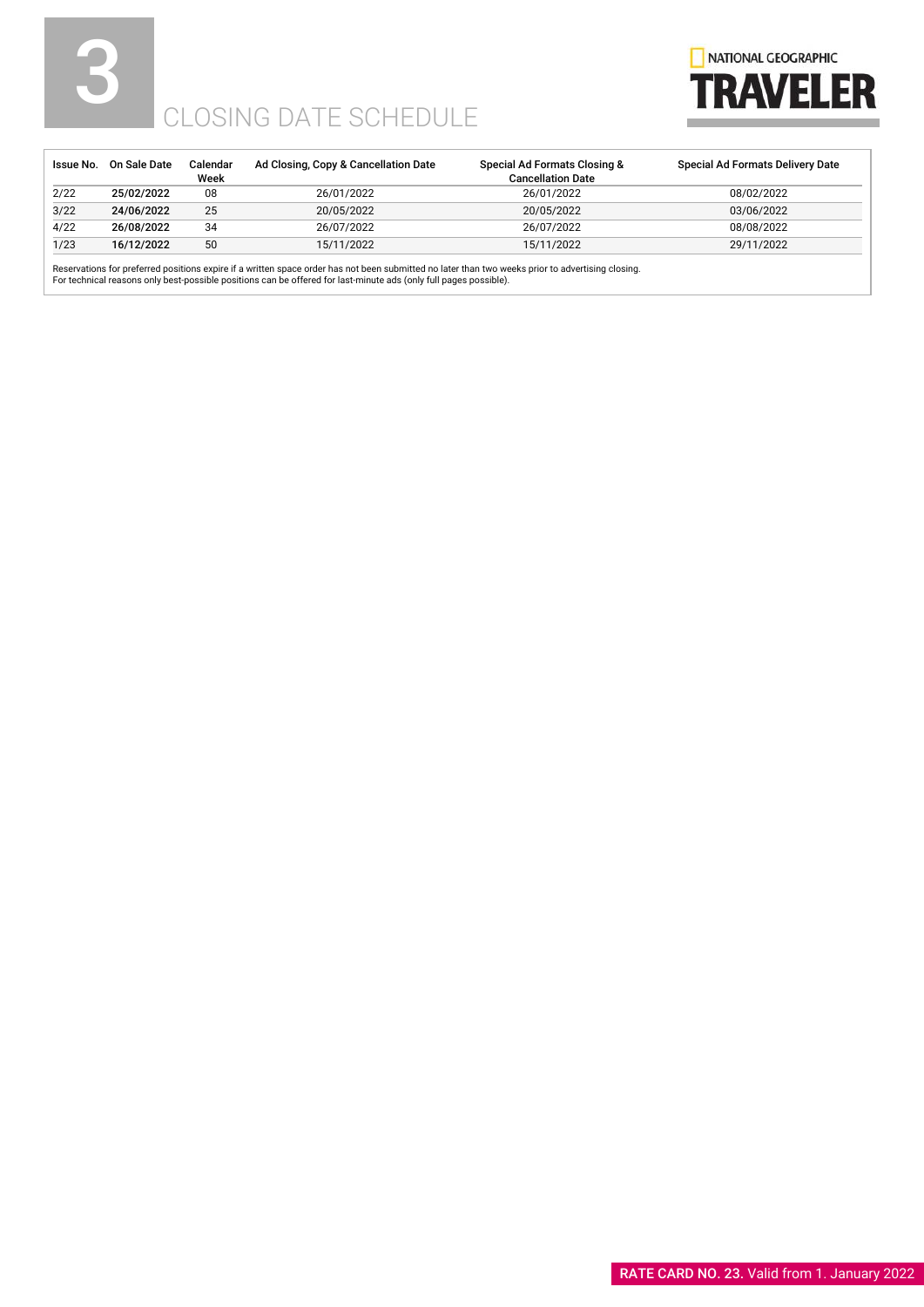



| <b>PUBLISHER</b>                                 | NG Media GmbH & Co. KG                                                                                                                                                                                                                                                                                                                                                                                                                                                                                                                                                                                                                                                      |
|--------------------------------------------------|-----------------------------------------------------------------------------------------------------------------------------------------------------------------------------------------------------------------------------------------------------------------------------------------------------------------------------------------------------------------------------------------------------------------------------------------------------------------------------------------------------------------------------------------------------------------------------------------------------------------------------------------------------------------------------|
| <b>MARKETERS</b>                                 | G+J i MS, Am Baumwall 11, 20459 Hamburg, www.internationalmediasales.net                                                                                                                                                                                                                                                                                                                                                                                                                                                                                                                                                                                                    |
| <b>ORDER PROCESSING</b><br>stschriften & Zeitung | Email: print-order@ad-alliance.de<br>OBS: Ads can also booked via the Online Booking System (OBS).<br>www.obs-portal.de                                                                                                                                                                                                                                                                                                                                                                                                                                                                                                                                                     |
| <b>AD MANAGEMENT</b>                             | Email: print-placements@ad-alliance.de<br>Phone: (+49-40) 286686-4382                                                                                                                                                                                                                                                                                                                                                                                                                                                                                                                                                                                                       |
| <b>SPECIAL AD FORMATS</b>                        | Email: print-adspecials@ad-alliance.de<br>Phone: (+49-40) 286686-4346                                                                                                                                                                                                                                                                                                                                                                                                                                                                                                                                                                                                       |
| <b>COPY MATERIAL</b>                             | Mohn Media Mohndruck GmbH - Anzeigen MAT                                                                                                                                                                                                                                                                                                                                                                                                                                                                                                                                                                                                                                    |
| <b>DUON-Portal</b>                               | Email: anzeigen@bertelsmann.de<br>Phone: (+49-5241) 80 - 897 00<br>Technical Specifications: Current and binding<br>English-language information is available under:<br>www.duon-portal.de<br>Delivery of Copy Material: The centralized delivery<br>address for copy material is: www.duon-portal.de<br>For support please contact: support@duon-portal.de<br>Telephone hotline: (+49-40) 37 41 - 17 50                                                                                                                                                                                                                                                                    |
| Ad Special-Portal                                | Binding technical specifications for special ad formats are available online at www.adspecial-portal.de                                                                                                                                                                                                                                                                                                                                                                                                                                                                                                                                                                     |
| <b>INTERNET</b>                                  | www.internationalmediasales.net                                                                                                                                                                                                                                                                                                                                                                                                                                                                                                                                                                                                                                             |
| <b>FREOUENCY</b>                                 | 4 issues a year                                                                                                                                                                                                                                                                                                                                                                                                                                                                                                                                                                                                                                                             |
| <b>COVER PRICE</b>                               | 7.80 EUR                                                                                                                                                                                                                                                                                                                                                                                                                                                                                                                                                                                                                                                                    |
| <b>PZN</b>                                       | NATIONAL GEOGRAPHIC TRAVELER 505729                                                                                                                                                                                                                                                                                                                                                                                                                                                                                                                                                                                                                                         |
| <b>CONDITIONS OF PAYMENT</b>                     | Payment is due within 45 days after invoicing. A 2 % discount is granted for payments within 10 days after<br>invoicing, provided no other amounts are outstanding. Special discounts are not eligible for a prepayment<br>discount. An automatic bank debit transfer can be arranged. If an outstanding amount is not paid by the date of<br>required payment, all other outstanding amounts are immediately due regardless of any payment agreements<br>which had been previously made. Penalty interest on arrears will be charged according to Section 8 of the<br>General Conditions of Business and based on current bank interest rates for running account credits. |
| <b>CONDITIONS OF BUSINESS</b>                    | All business conducted is subject to the Publisher's Conditions of Payment and Terms of Trade which are<br>available from the publisher or under www.internationalmediasales.net/cob. Tax regulations require that you<br>include your Company Tax Number and/or Turnover Tax ID when placing an advertising space order.                                                                                                                                                                                                                                                                                                                                                   |

THE INFORMATION CONTAINED IN THIS RATE CARD IS SUBJECT TO CHANGE DURING THE COURSE OF THE YEAR. A CURRENT RATE CARD CAN BE FOUND UNDER WWW.INTERNATIONALMEDIASALES.NET. THE ENGLISH RATE CARD IS A TRANSLATION OF THE CURRENTLY VALID GERMAN RATE CARD. IN THE EVENT OF DISCREPANCIES, INACCURACIES OR OMISSIONS IN THIS TRANSLATION, THE GERMAN ORIGINIAL RETAINS SOLE VALIDITY.